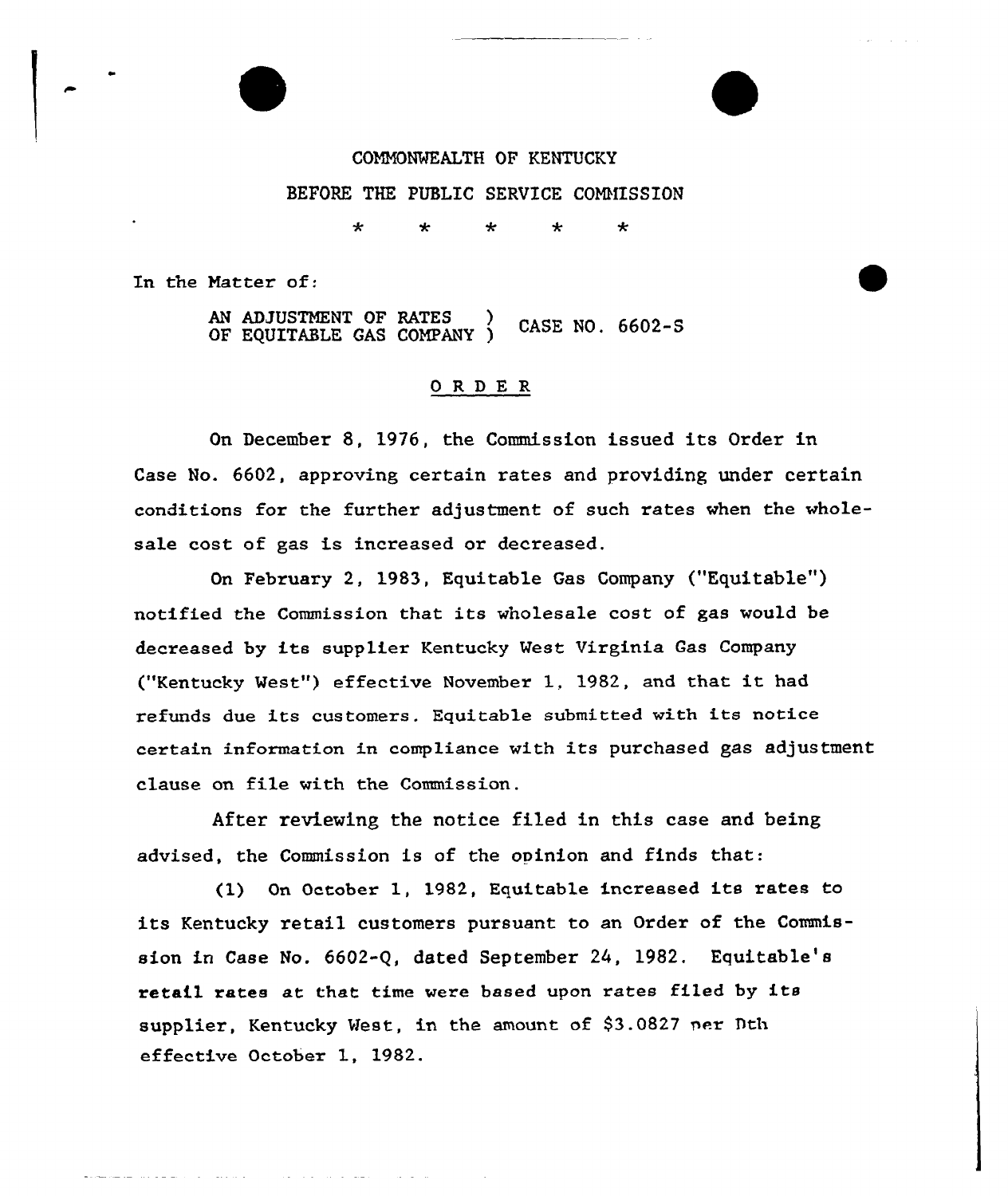(2) Although the Federal Energy Regulatory Commission ("FERC") had accepted Kentucky West's October 1, 1982, filing, it issued an Order on December 2, 1982, directing Kentucky West to file substitute revised tariffs effective October 1, 1982. The rates were issued on December 29, 1982, and amounted to \$1.6013 per Dth excluding a GRI Funding Charge of \$0.0072.

(3) On September 30, 1982, Kentucky Vest made its semiannual purchased gas adjustment filing requesting an effective date of November 1, 1982. The rate proposed in this filing amounted to \$3.4673 per Dth excluding a GRX Funding charge of \$0.0072. FERC then directed Kentucky Vest to file substitute revised tariff effective November 1, 1982. These rates were issued on January 28, 1983, in place of those filed previously, and amounted to \$1.8989 per Dth, excluding a GRI Funding Charge of \$0.0072.

(4) Equitable has proposed to place the decreased rates into effect on March 1, 1983, said rates being designed to pass on the wholesale decrease in price in the amount of \$1,035,890 or \$1.6980 per Mcf.

(5) Since the \$3.0827 per Dth is reflected in Equitable's present rates and will remain in effect through February 1983, a refund is due Kentucky customers for the period October 1982 through February 1983. Equitable has proposed a refund factor of \$0.2743 per Mcf applicable for the months ofOctober, November and December 1982. Equitable proposed to apply this factor for a period of 12 months at which time an accounting of possible over or underrefunding should, be submitted to the Commission.

 $-2-$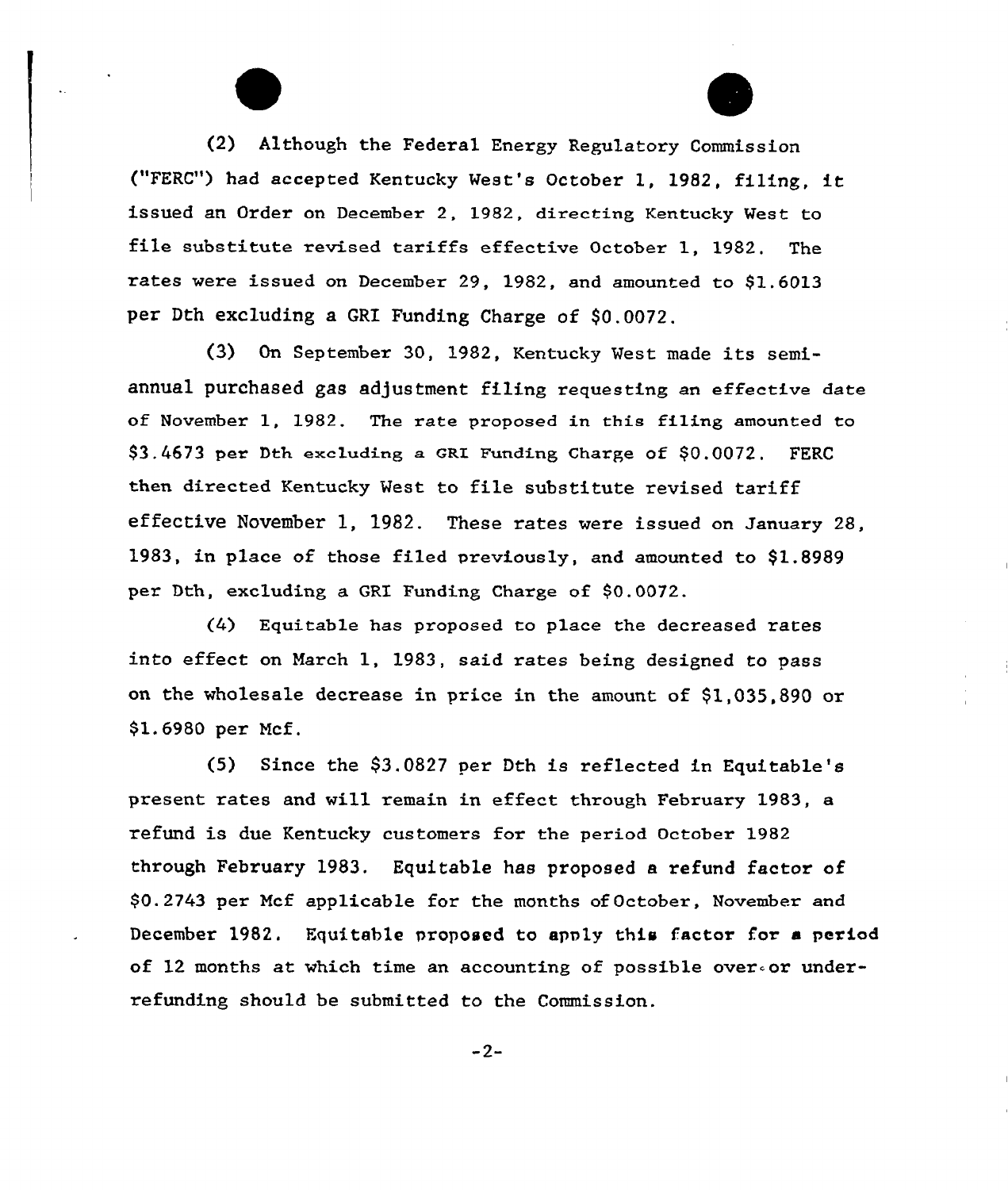(6) The refund factor does not include refunds applicable to the months of January and February 1 983 because the data are not available at. this time. Equitable proposes to include a refund factor fox January and February 1 983 in its next semiannual purchased gas filing around March 31, 1983.

(7) Equitable should refund the amounts reported in its application plus interest at a rate equal to the average of the "3-month Commercial Paper Rate" for the immediately preceding 12month period less  $\frac{1}{2}$  of 1 percent to cover the costs of refunding. These monthly rates are reported in both the Federal Reserve Bulletin and the Federal Reserve Statistical Release.

(8) Equitable's adjustment in rates under the purchased gas adjustment provisions approved by the Commission in its Order in Case No. 6602 dated Decembex 8, 1976, is faix, just and reasonable, in the public interest and should be effective with gas supplied on and after Narch 1, 1983.

IT IS THEREFORE ORDERED that the rates in Appendix <sup>A</sup> be and they hereby are approved, effective for gas supplied on and after Narch 1, 1983.

IT IS FURTHER ORDERED that for the purpose of the future application of the purchased gas adjustment of Equitable the base rate for purchased gas shall ba:

## **Commodity**

Kentucky West Virginia Gas Company \$1.9061/Dth\* +Including \$0,0072 Gas Research Institute Funding Charge

 $-3-$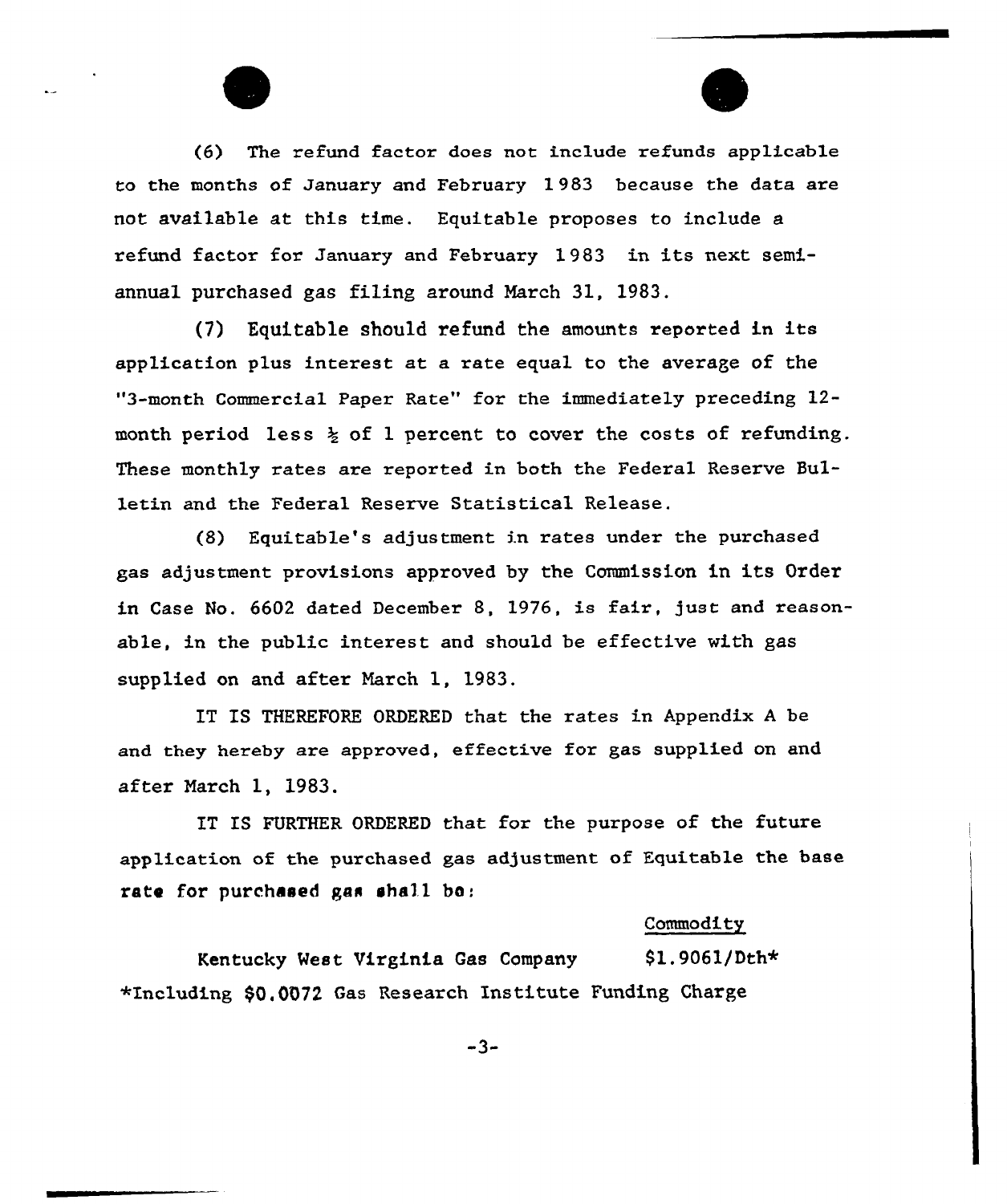IT IS FURTHER ORDERED that Equitable shall apply a refund factor in the amount of \$0.2743 per thousand cubic feet of gas as a reduction in the approved purchased gas adjustment on and after March 1, 1983, and such refund factor shall remain in effect until such time as necessary so that the total amount refunded wil1, as nearly as possible, reflect the amount received. The refund factor will terminate when the amount refunded equals the refund herein reported plus interest.

IT IS FURTHER ORDERED that Equitable sha11 include a zefund factor for January and February 1983 in its next semi-annual purchased gas filing.

IT IS FURTHER ORDERED that within 30 days after the date of this Order Equitable shall file with this Commission its revised tariff sheets setting out the rates authorized herein.

Done at Frankfort, Kentucky, this 23rd day of February, 1983. PUBLIC SERVICE COMMISSION

Chairma

Vice Chairma

Co

ATTEST:

**Secretary**